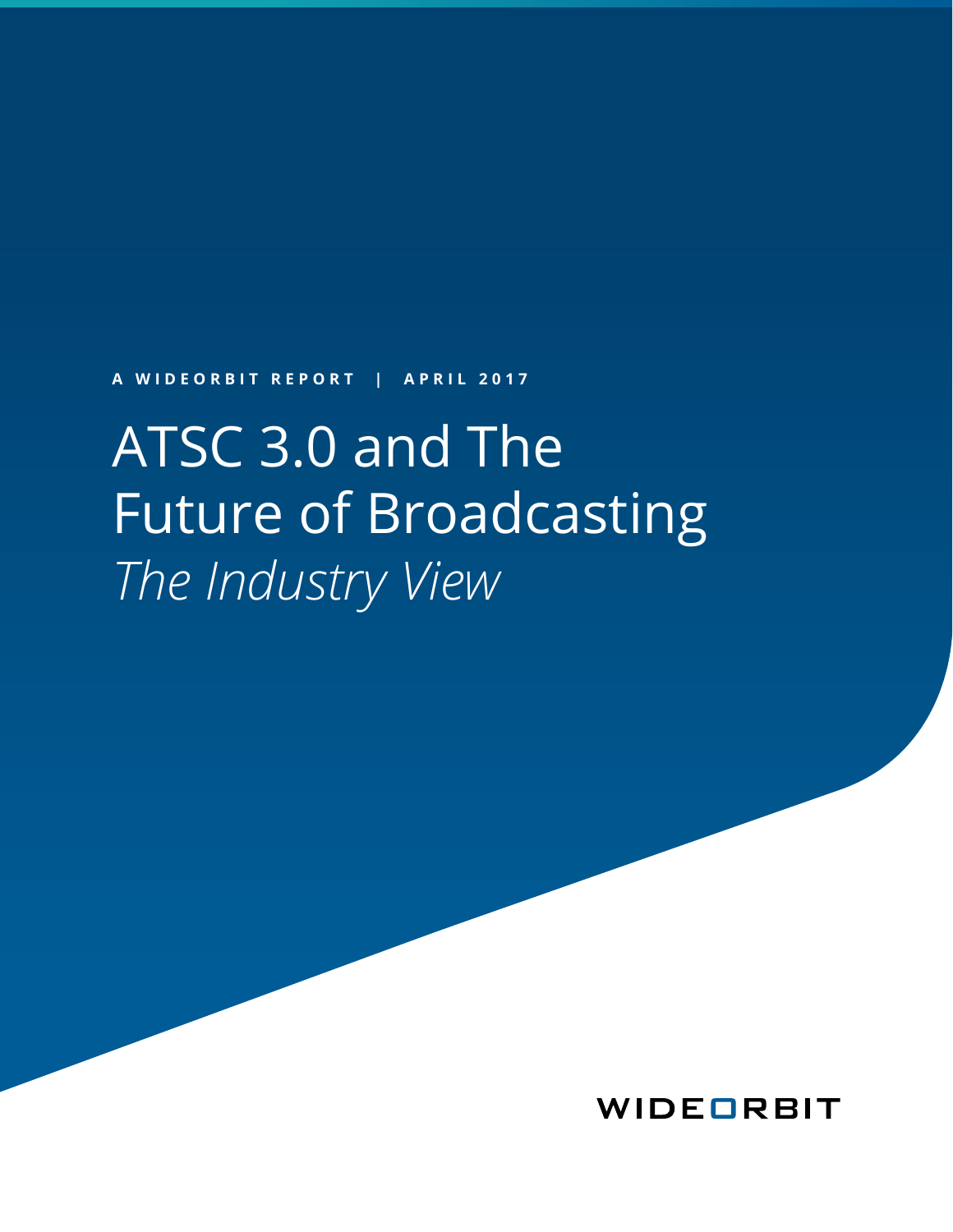## Contents

| Executive Summary <b>Executive Summary</b> | 3  |
|--------------------------------------------|----|
| Highlights                                 | ⊿  |
| ATSC 3.0 Adoption                          | 5  |
| <b>Business Drivers</b>                    | 9  |
| <b>Blockers and Costs</b>                  | 12 |
| Respondent Composition                     | 16 |
| Getting ready for a smooth transition      | 18 |
| Methodology<br>.                           | 19 |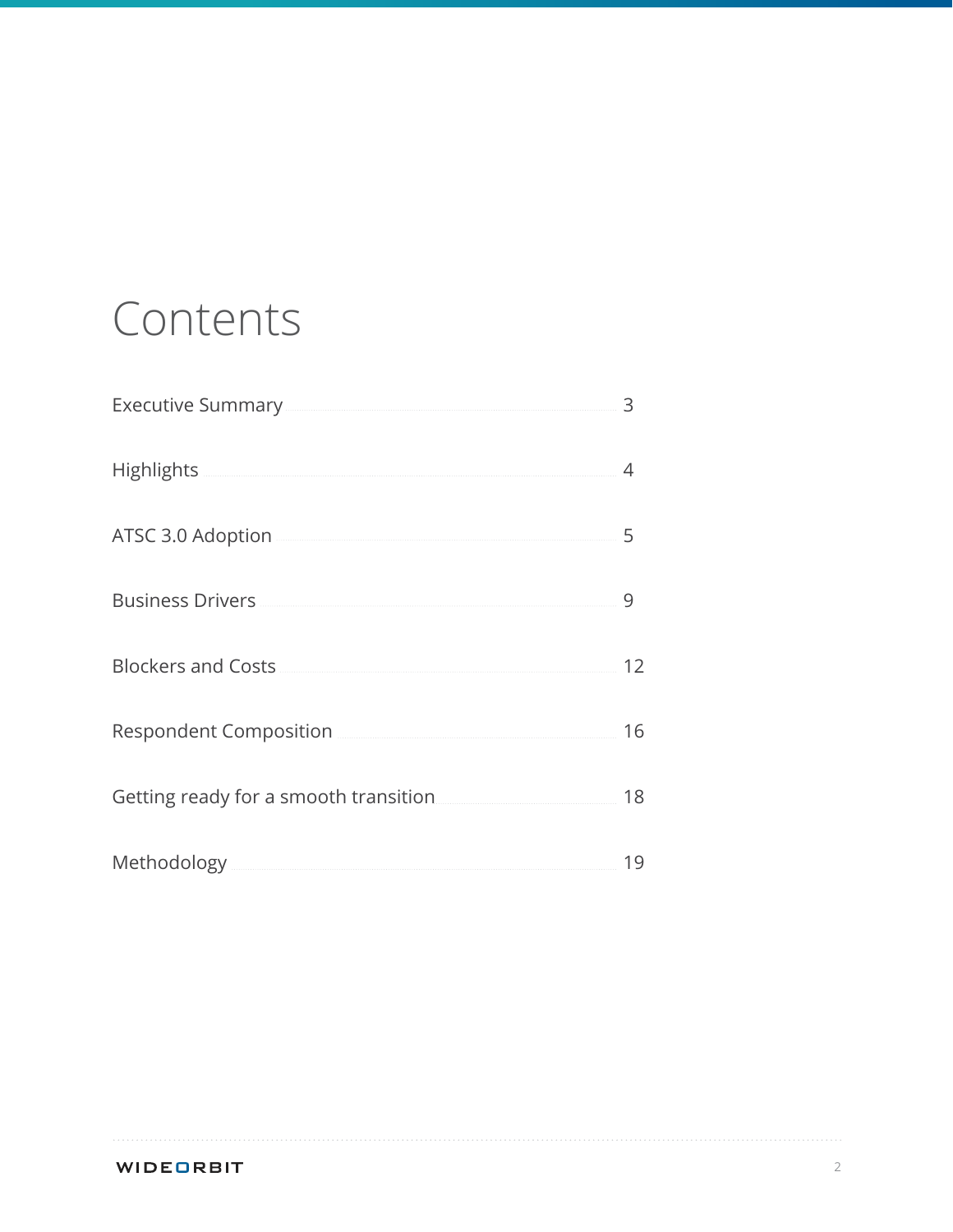## <span id="page-2-0"></span>Executive Summary

**This report summarizes the broadcast industry's understanding of ATSC 3.0 and its potential benefits and costs to their businesses.**

In January 2017, WideOrbit fielded an anonymous survey to understand the awareness and perception of the new ATSC 3.0 broadcast standard. WideOrbit surveyed broadcast industry sales, traffic and engineering professionals, who are members of the groups most likely to have an opinion and business influence on adopting this new technology.

An initial qualifying question eliminated survey takers who said they were not familiar with ATSC 3.0. More than two-thirds reported that their primary roles were executive management or sales, with the remainder coming from broadcast engineering, technology and other assorted disciplines.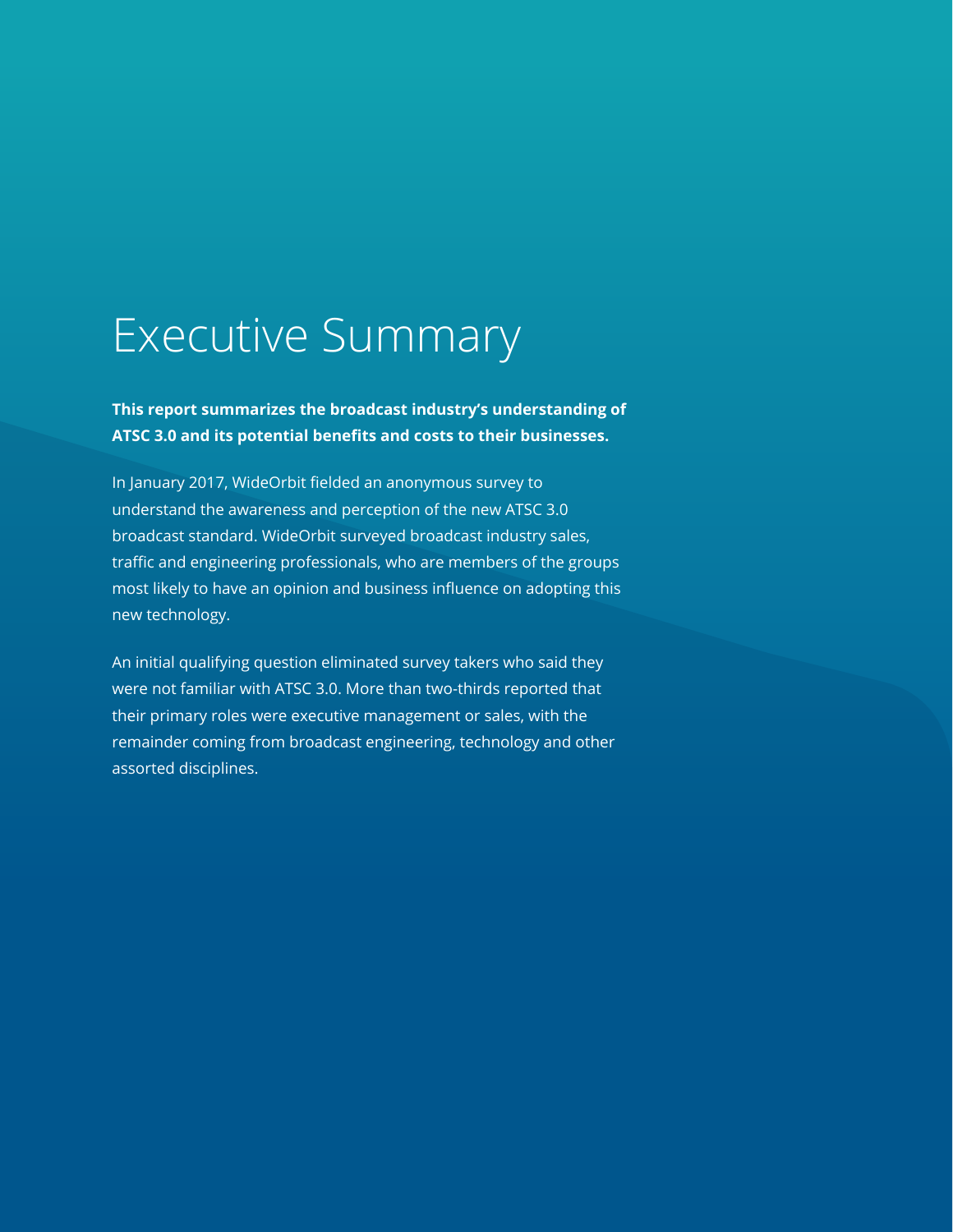## <span id="page-3-0"></span>**Highlights**

### **Broadcasters are enthusiastic about ATSC 3.0 and most are taking steps to adopt it.**

More than 75% of respondents told us they are excited about ATSC 3.0. More than half said their station group is actively examining whether to make the transition.

### **Uncertainty about transition costs and consumer adoption means ATSC 3.0 adoption will be slow.**

Respondents offered a wide range of predictions for the cost per station for ATSC 3.0 transition. Capital investment and operating costs remain a crucial area for media companies to understand before moving forward. This finding comes in spite of a [recent BIA/Kelsey](http://www.biakelsey.com/biakelsey-predicts-transition-atsc-3-0-will-drive-significant-incremental-revenue-large-medium-market-stations-three-years/) report that many stations can expect to recoup ATSC 3.0-related incremental costs in three years.

### **Broadcasters don't have a complete picture yet of the technologies that need upgrade or replacement.**

Respondents do not have a clear idea yet of what technology upgrades will be required nor the software and business practices for accommodating an advanced interactive advertising business.

### **For ATSC 3.0 to be successful, viewers need the industry to offer compelling reasons to make the switch.**

Respondents said that improvement in audience experience, which was a [key driver](http://www.multichannel.com/news/cable-operators/hdtv-penetration-numbers/333395)  [to the rapid consumer adoption of HDTV](http://www.multichannel.com/news/cable-operators/hdtv-penetration-numbers/333395), is ATSC 3.0's least important benefit. Perhaps as a result, more than half of broadcasters are concerned that consumers won't purchase ATSC 3.0-compatible televisions.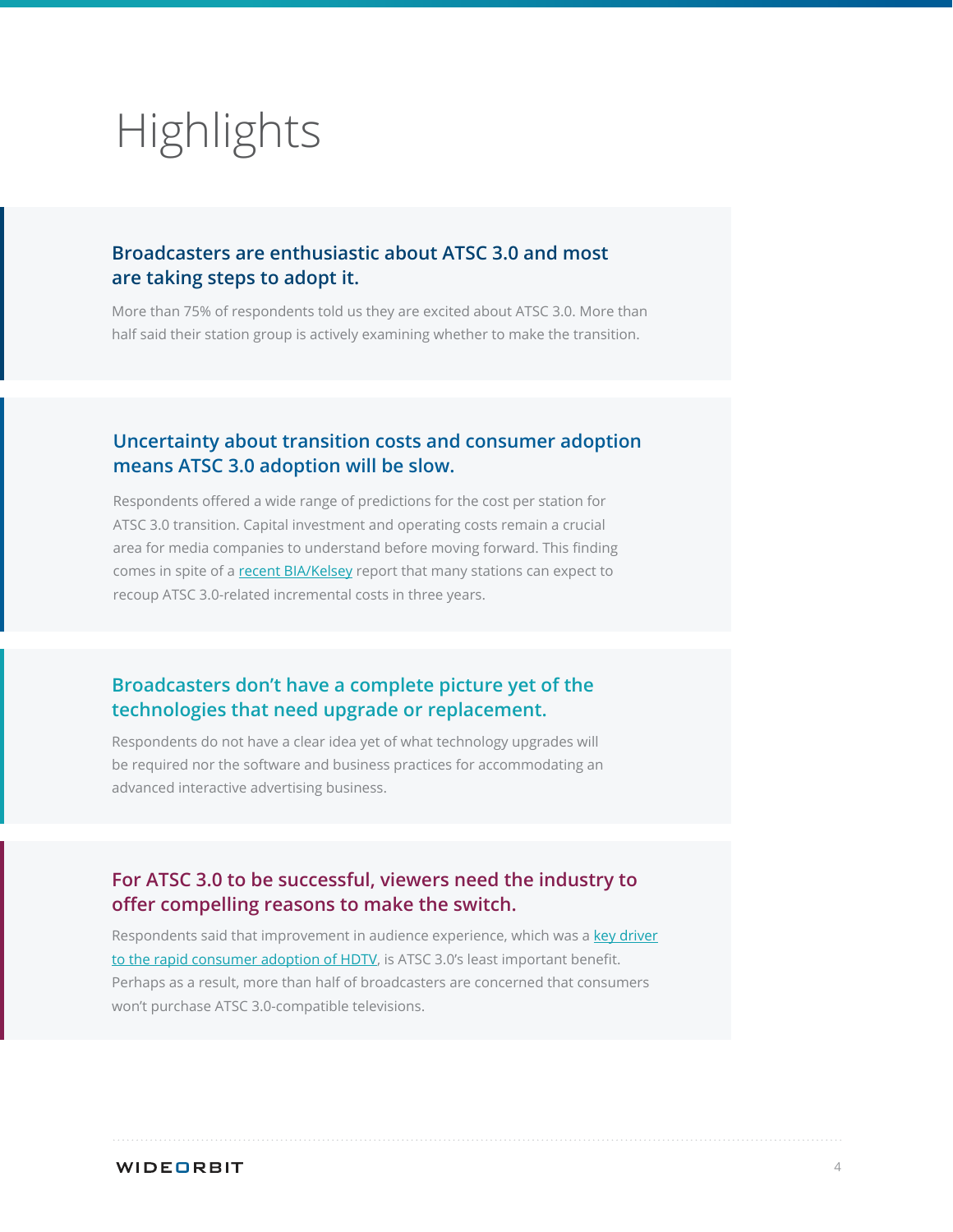## <span id="page-4-0"></span>ATSC 3.0 Adoption

Most of the TV broadcasting industry has heard about ATSC 3.0 and excited about its potential for their business. Even so, stations and groups are taking a go-slow approach, with most not planning to transition until at least 2018.

#### **QUESTION #1**

### **How familiar are you with ATSC 3.0?**

Industry knowledge of ATSC 3.0 is not yet widespread. More than three-fourths of respondents had not heard of ATSC 3.0 or only knew basic things about it. The remaining 22% considered themselves well-educated on the subject or had it as a key focus of their work.

The 24% of total respondents who said they had not heard of ATSC 3.0 were not invited to answer the rest of the survey.

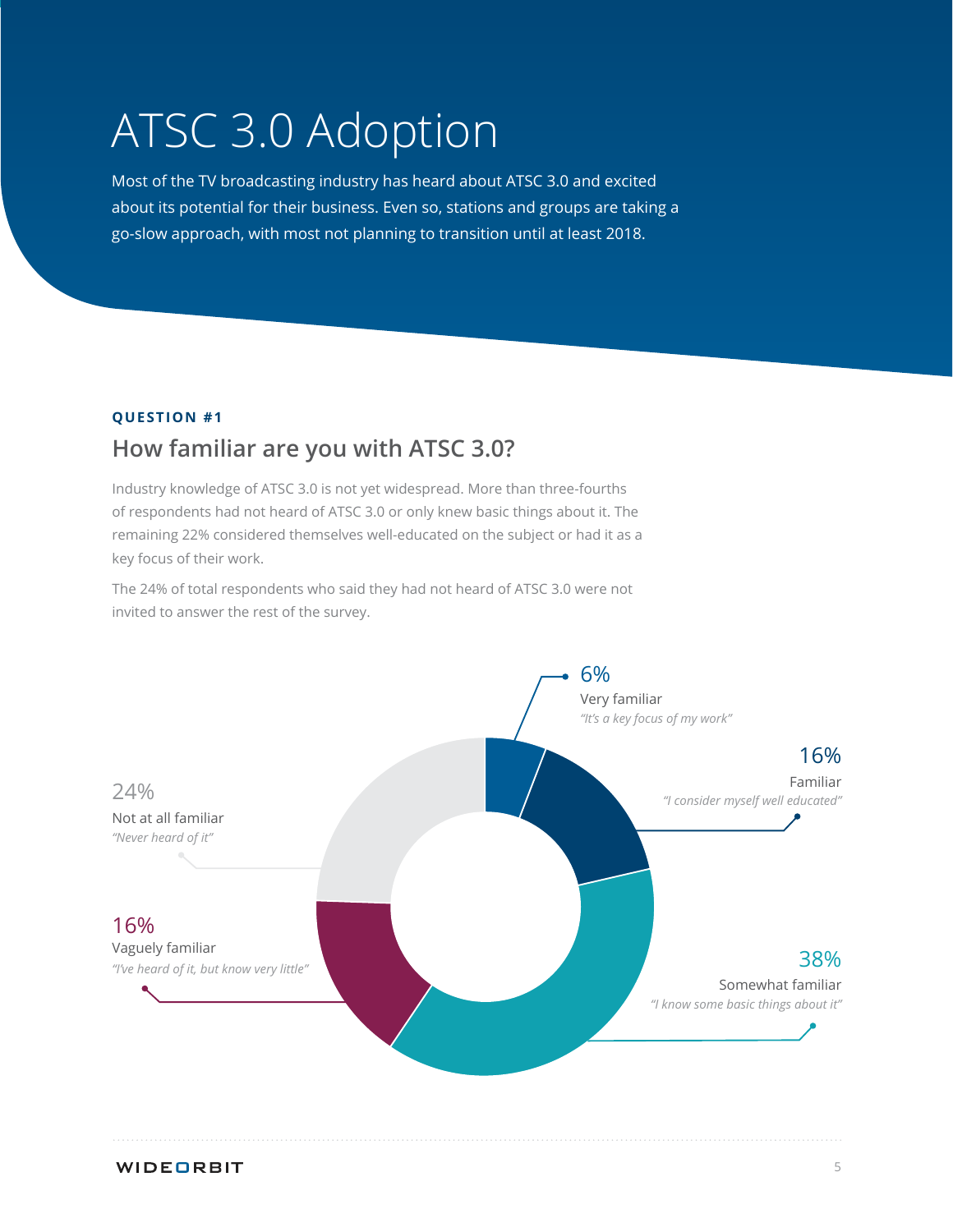#### **QUESTION #2: AGREE OR DISAGREE**

### **ATSC 3.0 is an exciting new technology that will benefit the broadcasting industry.**



#### **QUESTION #3**

## **Is your station or group currently considering adoption of ATSC 3.0?**

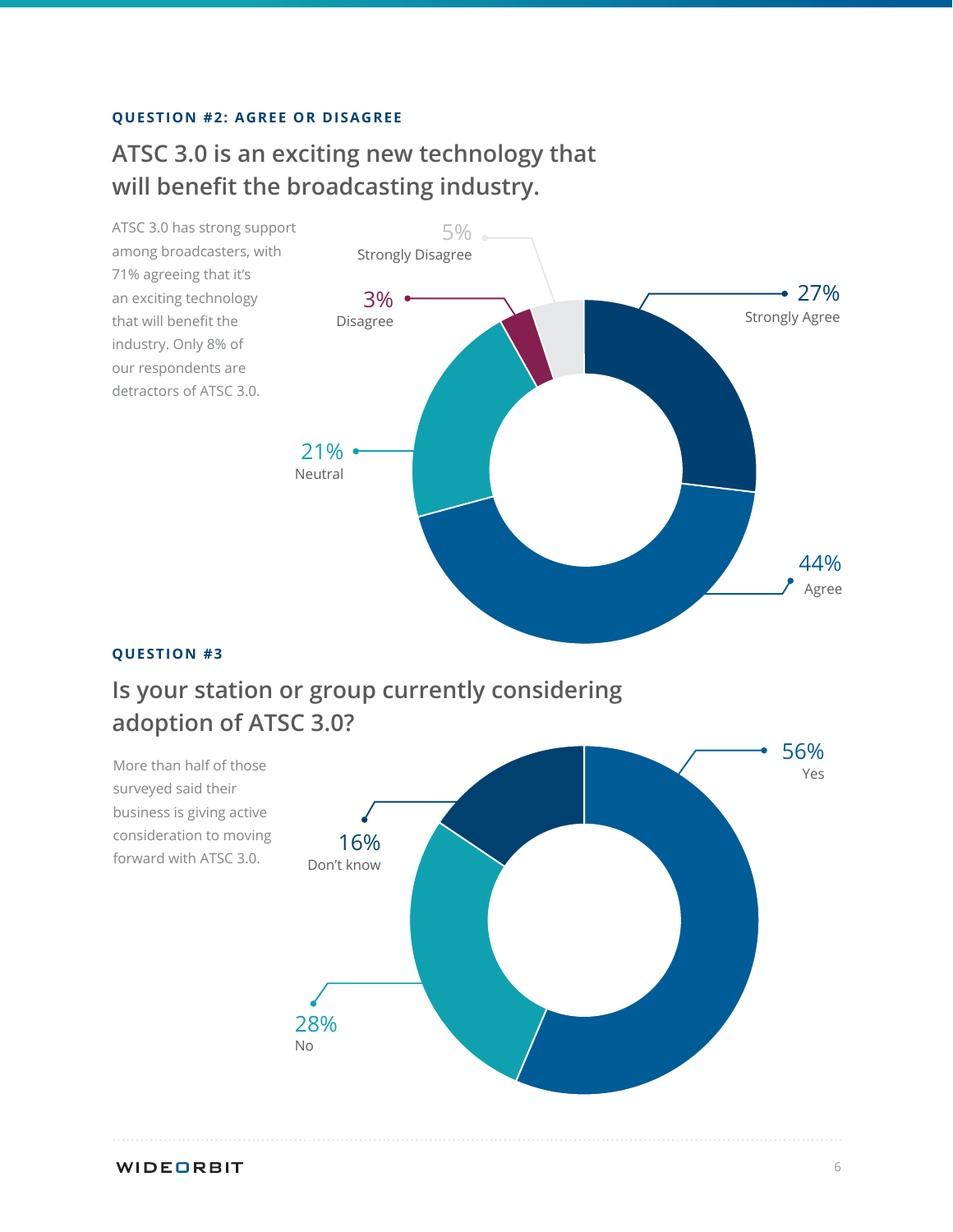## **How soon do you believe your station or group will start the transition to ATSC 3.0?**

According to our respondents, ATSC 3.0 adoption is still at least a year away. The largest segment (39%) say they don't know when ATSC 3.0 is coming to their business or are still evaluating its relevance. More than half of those who were willing to make an estimate expect the transition to start in 2018 or later.



*"We have decided not to make the transition."*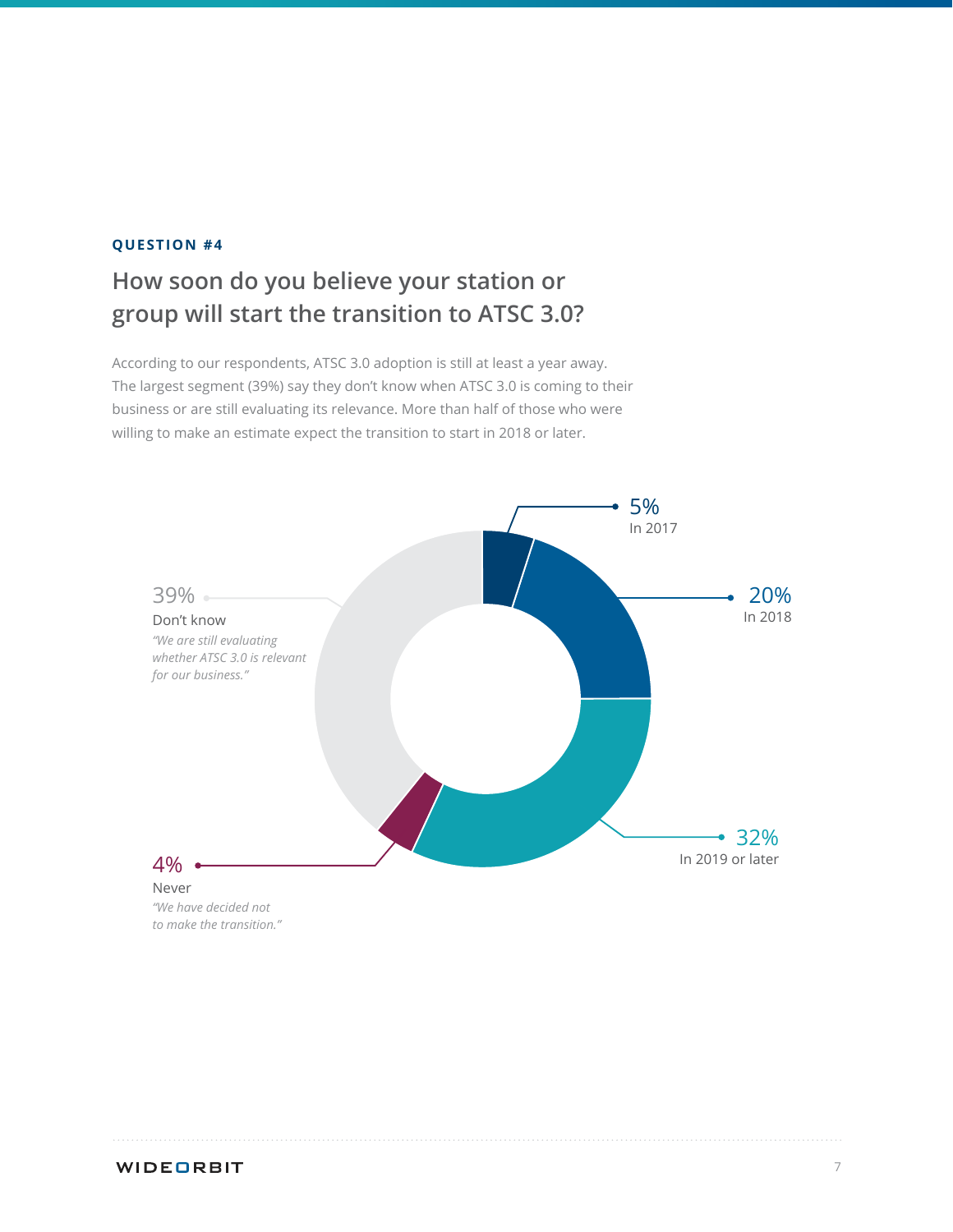## **Which departments are or will be most involved in driving ATSC 3.0 policy at your business?**

Broadcast engineers and executive management are most widely assumed to be leading ATSC 3.0 policy at stations and groups. Both were cited by around three-fourths of respondents.



#### **QUESTION #6**

### **Who will be ATSC 3.0's biggest advocates in 2017?**

The drive to adopt ATSC 3.0 is largely expected to come from within the industry, led by industry bodies (29%) and groups operating in the largest media markets (20%).

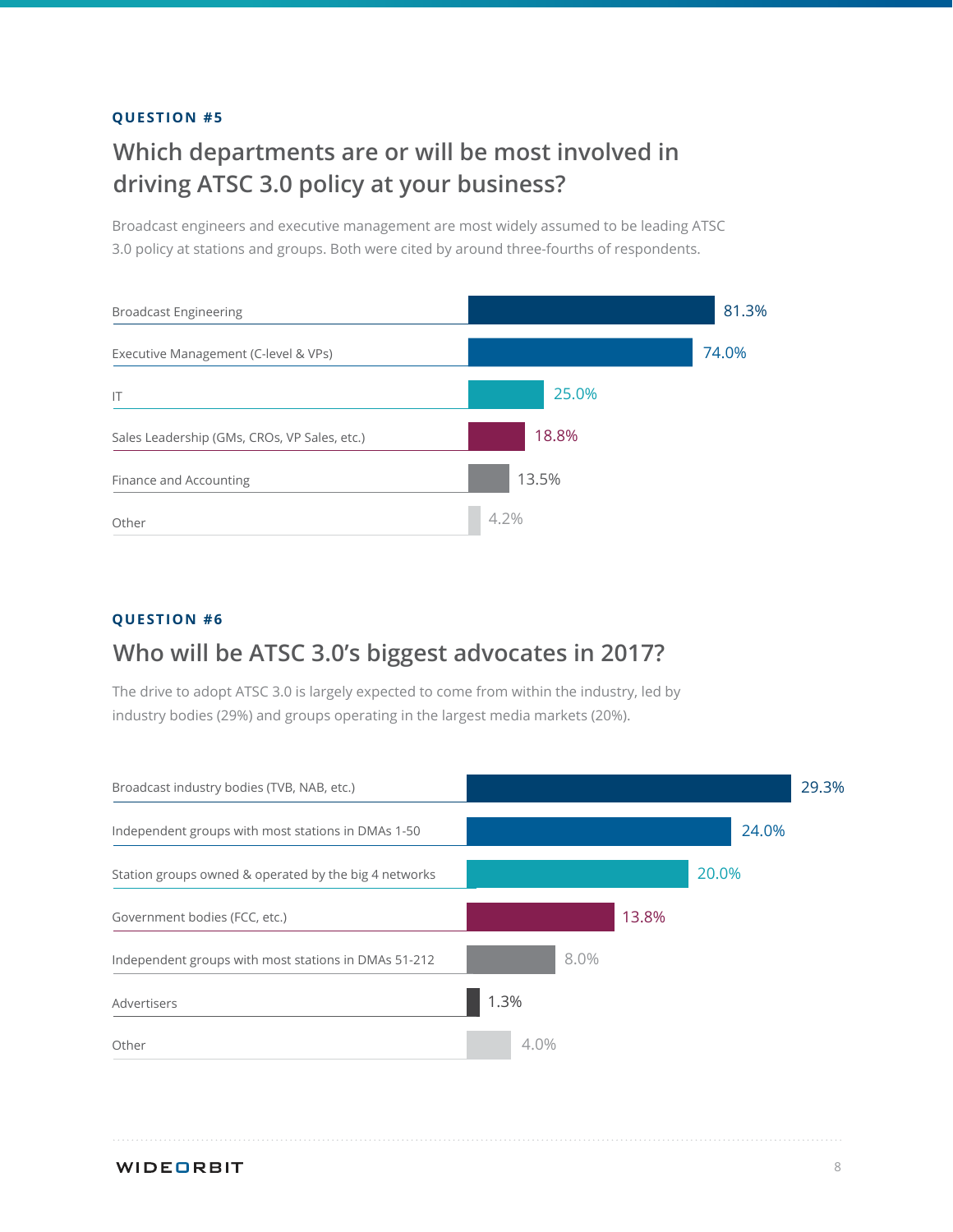## <span id="page-8-0"></span>Business Drivers

When respondents consider what ATSC 3.0 can bring their business, they think first and foremost about its potential financial benefits, in particular the potential to create new revenue opportunities and advertising products. Benefits for the audience, like the ability to access content on mobile devices or improve the viewing experience, are a lower priority.

#### **QUESTION #7**

### **What are the main reasons your station or group is considering ATSC 3.0?**

Respondents are most interested in ATSC 3.0's potential to deliver new revenue. Over half are concerned about following audiences to new media platforms. External pressure from regulators and competitors are the least compelling reasons for adoption.

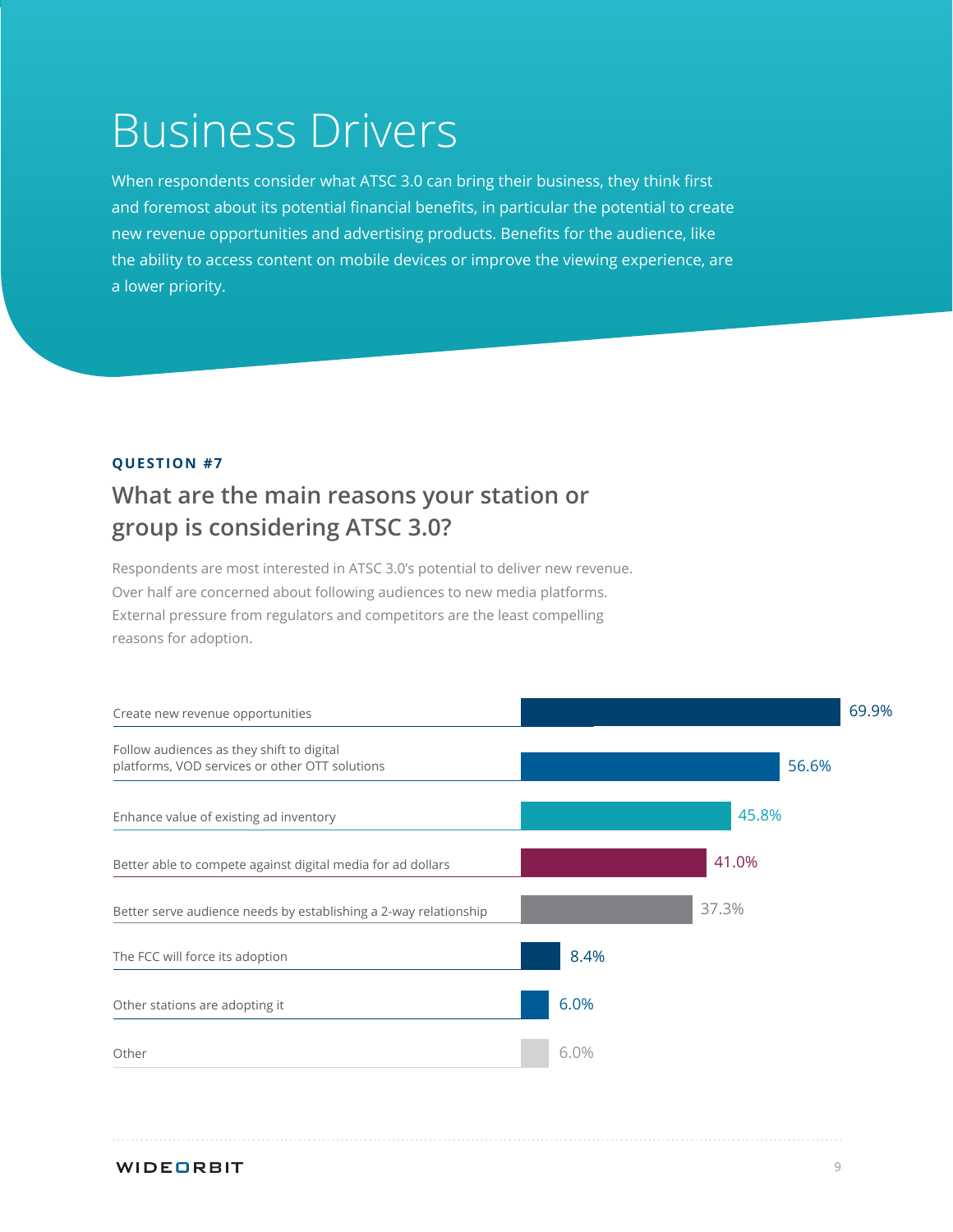## **When evaluating ATSC 3.0 performance, what will be the most important performance indicator for your business?**

More than 70% will use financial success as the measuring stick for ATSC 3.0's performance for their business. Only 24% plan to use audience size as the principal measure of its success.

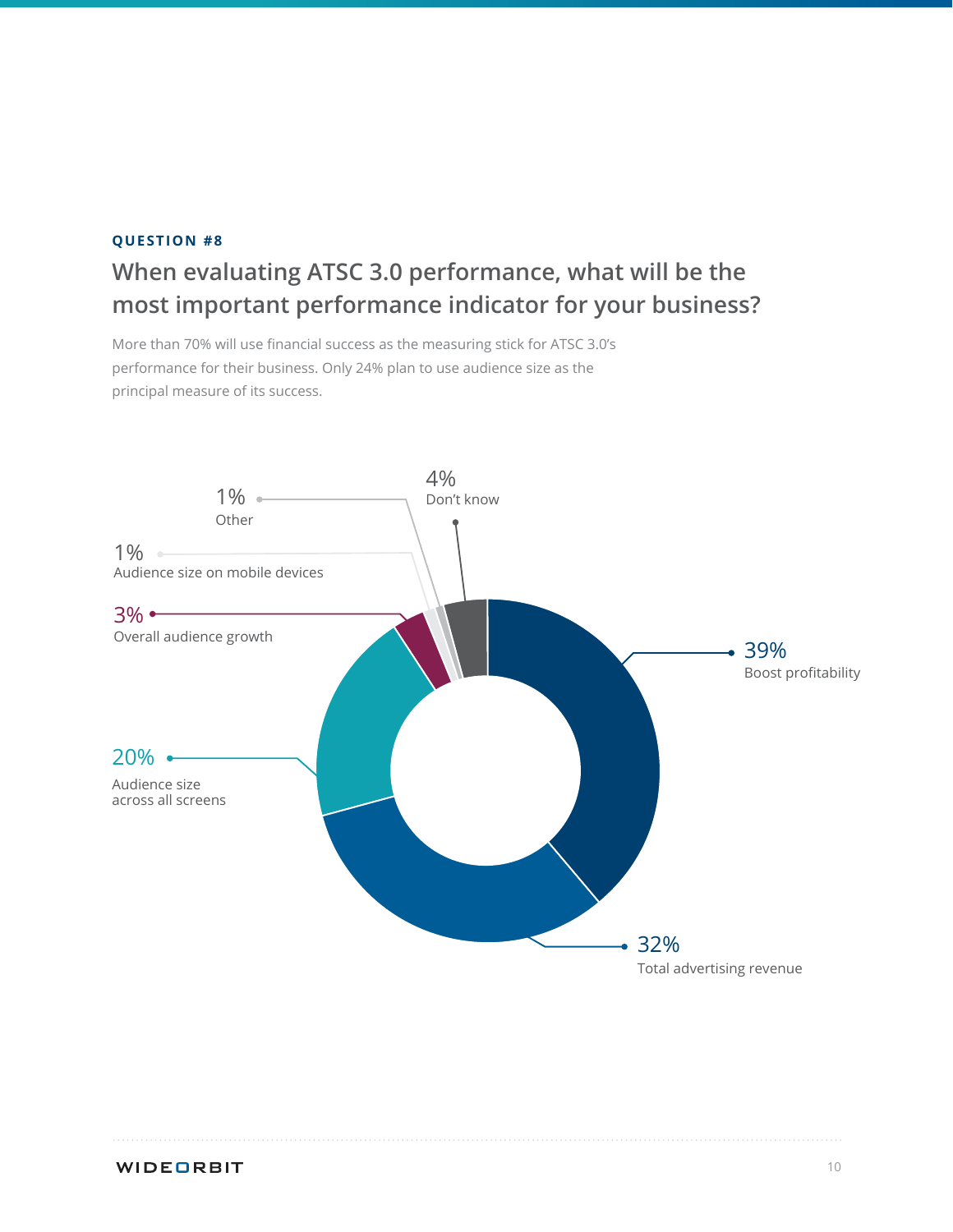## **Here is a list of potential benefits of ATSC 3.0. How important would each be to your business?**

The short answer is "All of them." The most enthusiastic answers were for advertising-related benefits: more inventory to sell, cross-platform campaigns, and better targeting and attribution capabilities. Enhancing broadcast quality is considered the least important benefit, which is surprising and significant. As we will see in a later finding, consumer adoption is one of the broadcast industry's deepest concerns about investing in ATSC 3.0.

| 1= Not important to 5 = Very important                                                                            | Importance<br>Avg. Rating |
|-------------------------------------------------------------------------------------------------------------------|---------------------------|
| <b>MORE TO SELL</b><br>Expand advertising inventory and types                                                     | 4.31                      |
| <b>CROSS-SCREEN</b><br>Offer ad campaigns that reach viewers on TV, mobile, and digital<br>campaigns              | 4.25                      |
| <b>ADDRESSABILITY</b><br>Serve ads simultaneously to selected households or IP addresses in a<br>broadcast market | 4.20                      |
| <b>GEO-TARGETING</b><br>Serve ads simultaneously to separate areas within a broadcast market                      | 4.20                      |
| <b>MOBILE VIEWERSHIP</b><br>Offer a reliable broadcast signal that reaches viewers on mobile devices              | 4.16                      |
| <b>ATTRIBUTION</b><br>Directly connect consumer activity to viewing an advertisement                              | 4.15                      |
| <b>QUALITY</b><br>4K/8K signal, higher-quality broadcast product                                                  | 3.63                      |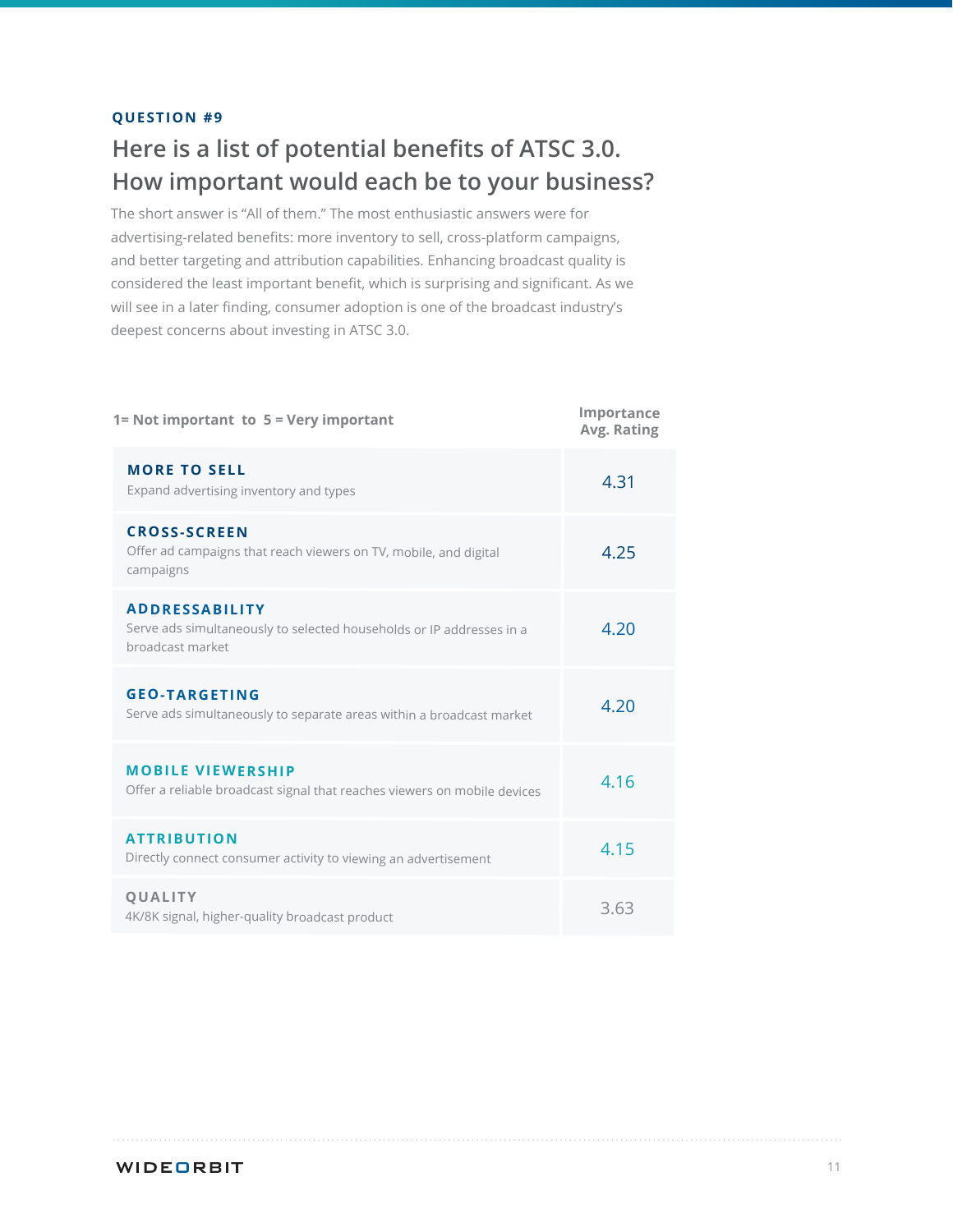## <span id="page-11-0"></span>Blockers and Costs

The industry is unsure about the capital costs of ATSC 3.0 conversion. Our respondents also do not agree on the new operational costs or technology needed to support a more "digital-style" business model.

#### **QUESTION #10**

## **What are the top reasons the broadcast industry might not adopt ATSC 3.0?**

While the single biggest blocker to adoption is thought to be the cost per station (66%), media companies have little direct control over their other biggest concern – lack of consumer interest (57%).

Another fear mentioned by one-third of respondents – that ATSC 3.0 will not be made mandatory by the federal government – has come to pass since our survey was fielded in January 2017. The FCC's February 2017 Notice of Proposed Rulemaking makes transitioning to ATSC 3.0 voluntary.

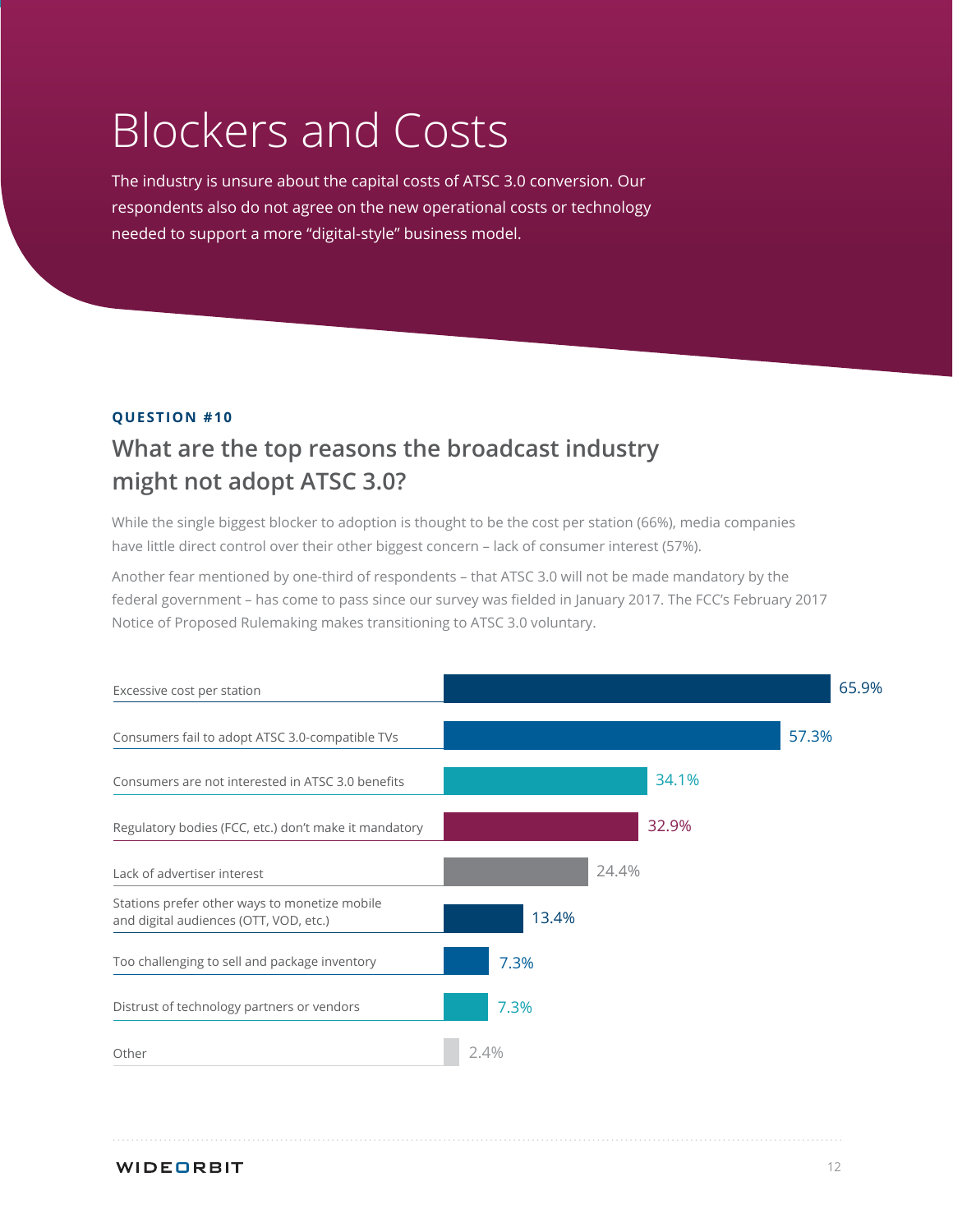## **What is your estimate of the average cost of converting a single station to ATSC 3.0?**

Our respondents were nowhere near consensus on the cost to convert. They do agree on one thing: it will be significant. 92% think it will be more than \$250,000 per station and 25% believe it will be more than \$1 million.

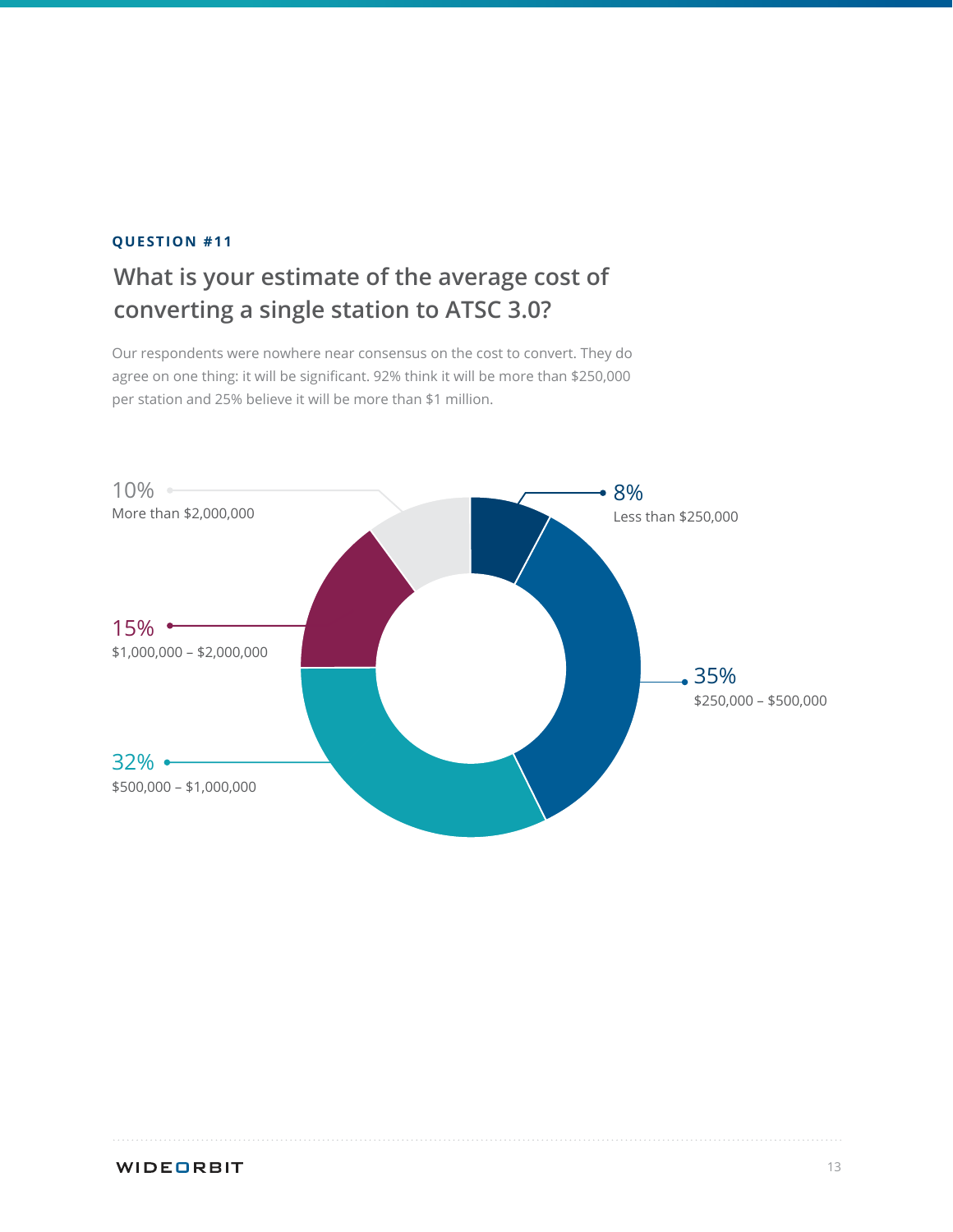### **What technology needs to be upgraded at your business to adopt ATSC 3.0? QUESTION #12**

Respondents believe that ATSC 3.0 will require many significant station technology upgrades, with more than 46% able to name five significant software and hardware categories they expect will need to be refreshed.

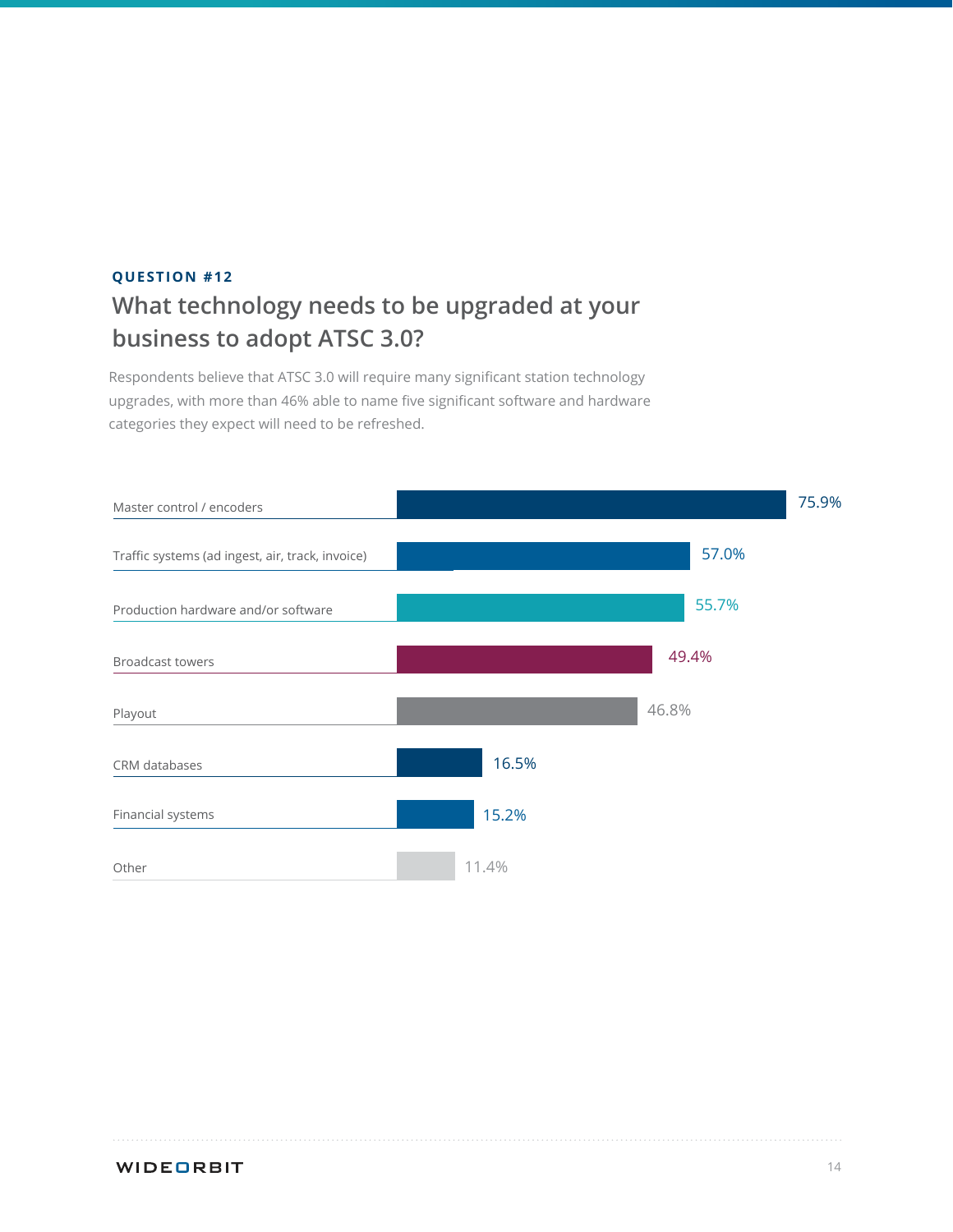## **What new technology, services or people will your business need for ATSC 3.0?**

Many are aware that stations will need to adopt new software and business practices to take advantage of ATSC 3.0's potential benefits. More than one-third expect to acquire video software (41%) and sales expertise (34%) to sell ads in a more "digital" style. In addition, respondents cited new tools for supporting data-driven ad sales, like audience CRM systems (37%) and Data Management Platforms (33%).



#### **QUESTION #14**

**Do you expect more vendors from the digital media industry to develop products and services for the broadcast industry?**

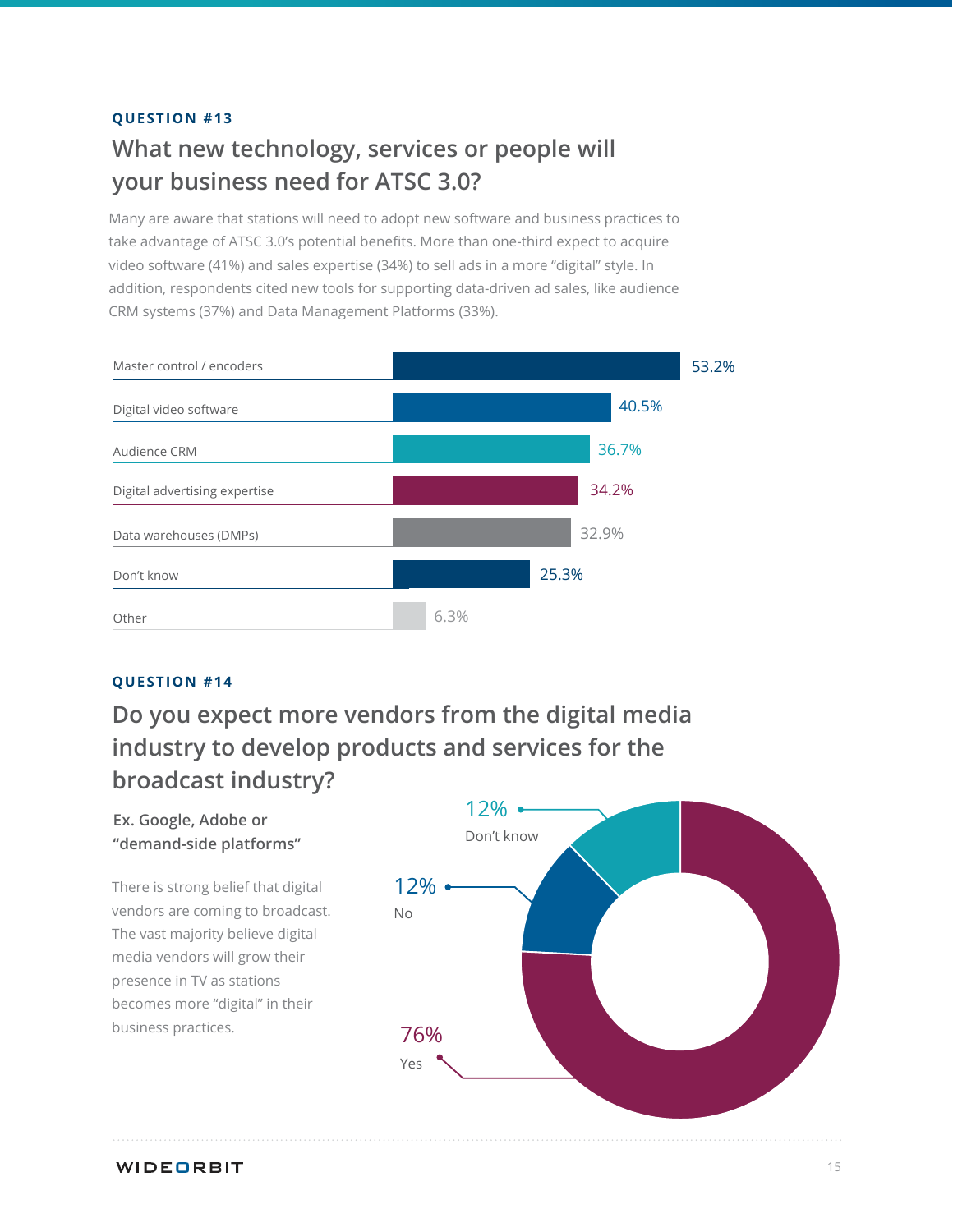## <span id="page-15-0"></span>Respondent Composition

This survey reflects a broad cross-section of the industry opinions. Executives from many different business areas and sizes of station groups contributed to our report.

#### **QUESTION #15**

## **What is your primary role at your station or group?**

The largest number of respondents work in revenue-generating positions. More than twenty-five percent of respondents are members of executive management teams.

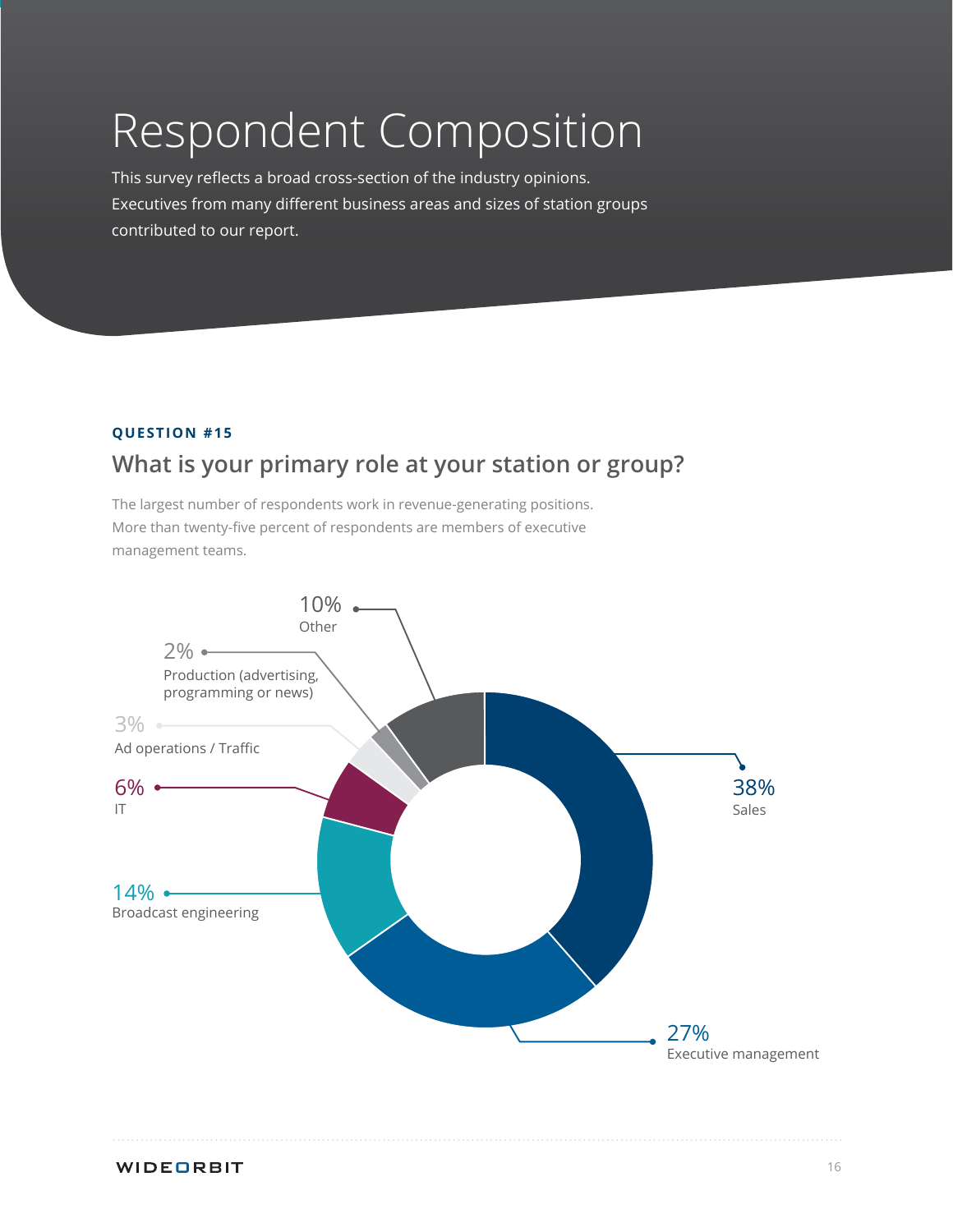### **How many stations does your group own and operate?**

Our responses came from media companies of all sizes. A little more than half are employed by groups of more than 11 stations. One-third come from smaller groups that own and operate only a handful of stations.



#### **QUESTION #17**

## **What role do you play in selecting technology for your station or group?**

Nearly 70% of survey respondents are involved in technology selection and purchasing at their business.

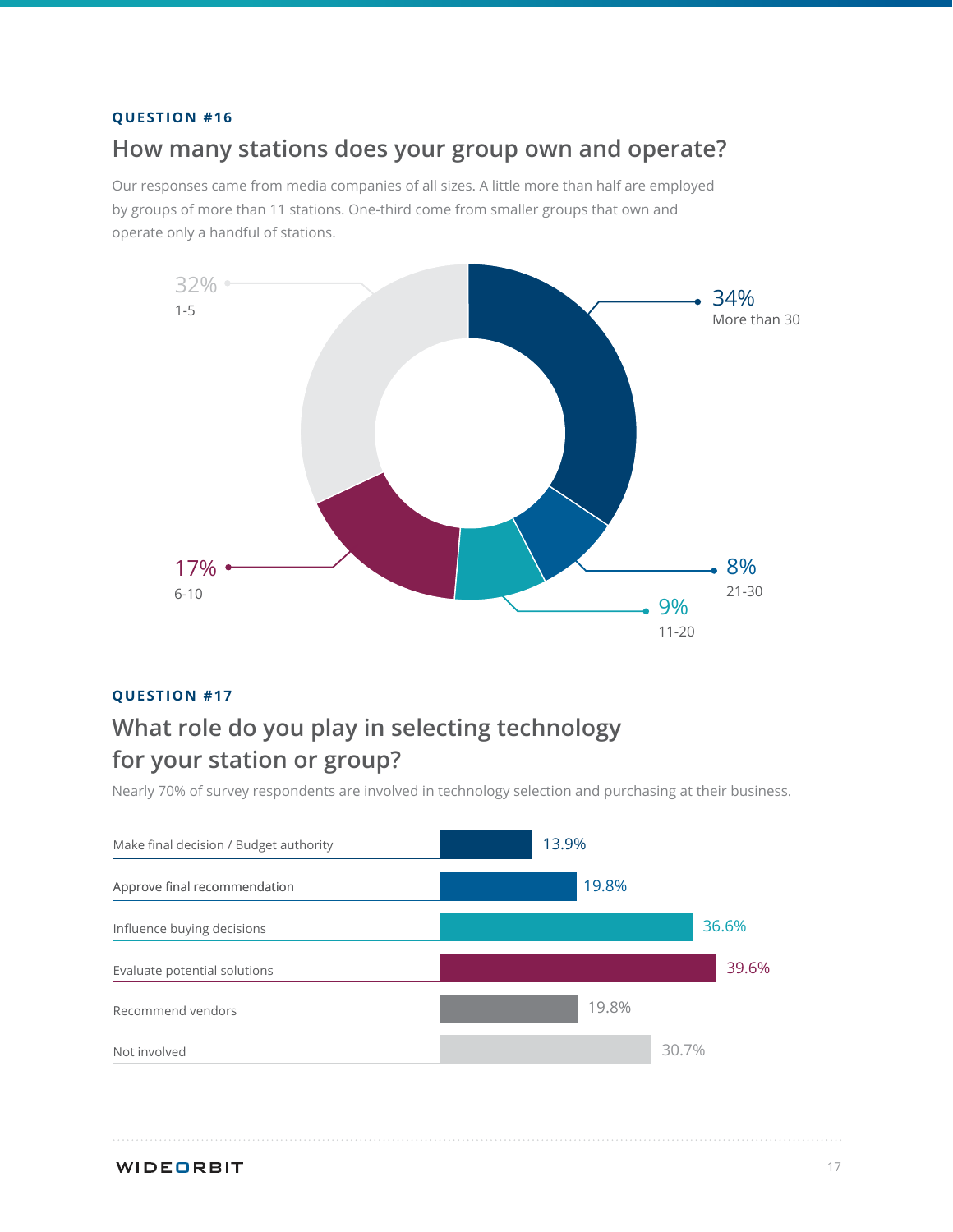## <span id="page-17-0"></span>Getting ready for a smooth transition

Are your hardware and software vendors ready for ATSC 3.0? Do you know what ATSC 3.0 capabilities they can support now and which will require upgrades and add-ons?

As we've shown in this survey, many station groups are considering making the change in as soon as two years, but are uncertain about what technologies need to be upgraded or adopted.

We recommend contacting your technology partners today to understand their plans for having fully functional, compliant products and services ready for ATSC 3.0.

#### **Here are some questions to ask:**

- Does your software accommodate targeted, 'digital-style' advertising?
- Can station teams easily propose, air and invoice multi-cast advertising campaigns?
- What's your roadmap for improving your technology for ATSC 3.0?
- When will upgrades and replacement systems be available for testing?
- Will there be additional costs for upgrades and replacement systems?
- Will new hardware be necessary?
- Will tools, training and support be provided for upgrades and replacements?

At WideOrbit, we know it's still early days for ATSC 3.0 and the business case for adoption is still coming together. Stations using WideOrbit's *WO Traffic* are ready today for basic ATSC 3.0 functions like secondary events and support for digital ads. We're planning to support other key advanced advertising capabilities like personalization and second-screen interactivity.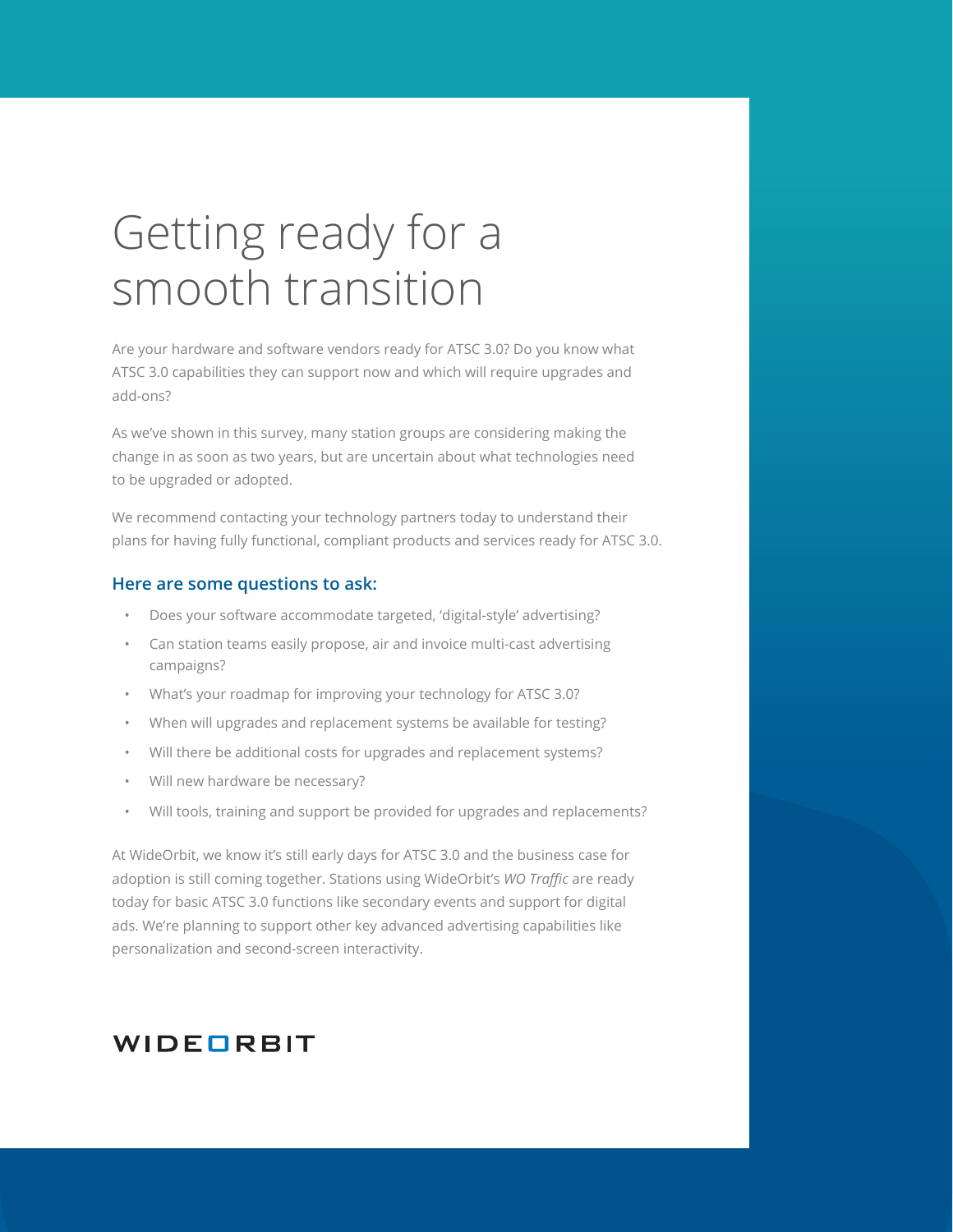## <span id="page-18-0"></span>Methodology

WideOrbit conducted an online survey of 1,583 professionals in January 2017. The names were drawn from WideOrbit's customer and prospect database of traffic, broadcast engineering and operations executives. We received 101 responses, a 6.4% response rate.

Because our platform is employed by more than two-thirds of United States television stations, we have high confidence that this sample represents a significant cross-section of overall industry opinion. Respondents were incentivized with the opportunity to win one of five \$100 Amazon gift certificates and to be among the first to review the results.

SurveyGizmo was used to field the survey and collect data. Surveys were sent anonymously and all data was analyzed in aggregate. Results were tabulated in March 2017.